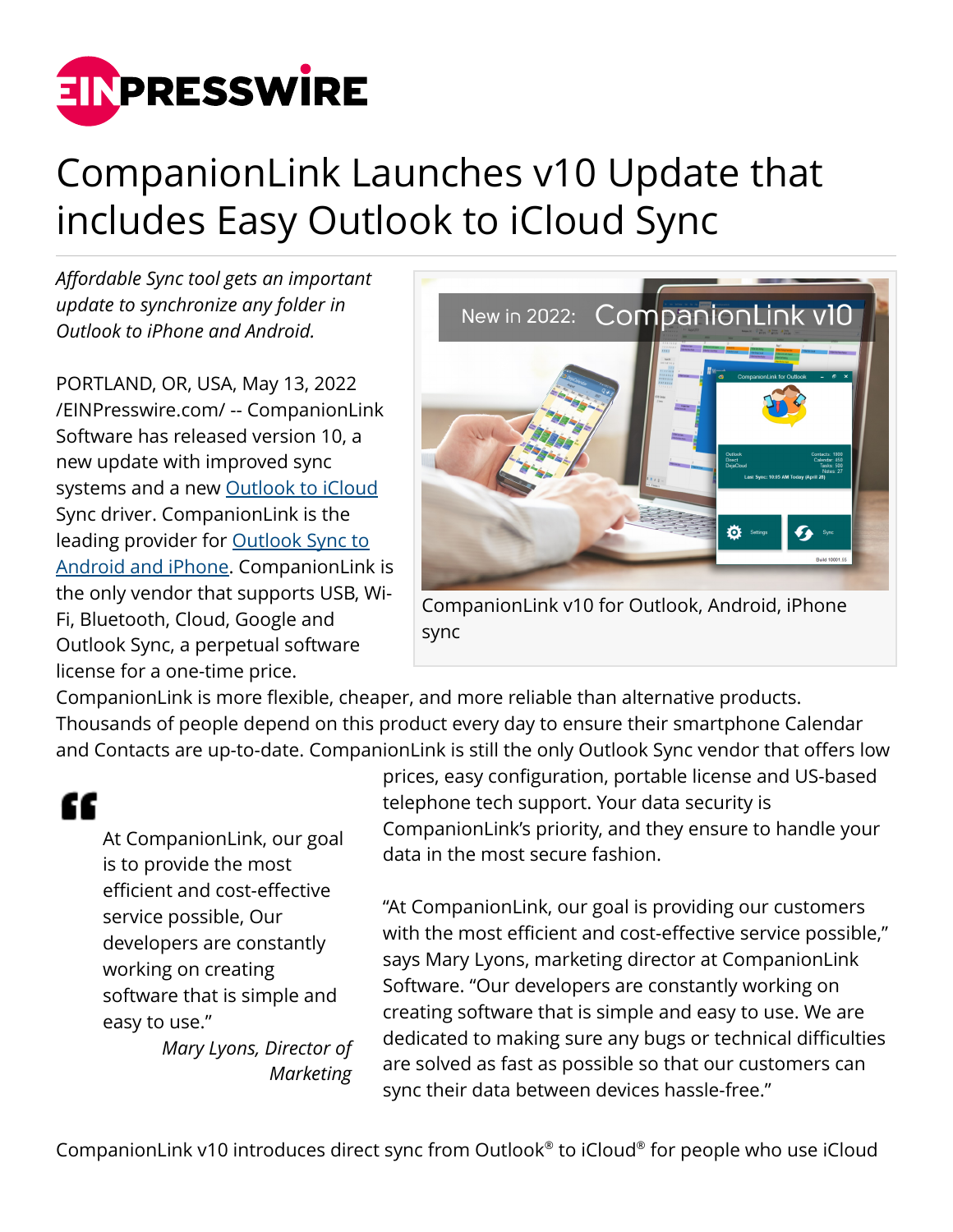to sync to their iPhone and iPad. CompanionLink's Outlook engine can gather data from any type of Outlook folder, POP3, IMAP and Exchange, and sync it quickly and easily to Apple's iCloud ecosystem. This system is an improvement to the folder replacement option, which requires you to use a particular folder in Outlook, or the method of publishing your iCloud calendar, which is not secure. CompanionLink supports Outlook 2007 and higher and can also sync from online forms of Outlook, including Outlook.Com, Office 365, and Microsoft Exchange.

Also, in CompanionLink v10 is updated 64-bit Outlook logic. This change recognizes that Outlook installs 64-bit by default, and so this is now handled as native for CompanionLink. Additionally, to ease some issues with Wi-Fi and [Bluetooth sync,](https://www.companionlink.com/android/outlook/) CompanionLink now uses Googles Firebase and FCM ID to assist in pairing your phone to your PC. Finally, v10 has new drivers for Microsoft Graph API drivers to ensure a more secure connection to Microsoft Teams, Exchange and other Microsoft Windows 11 and Office 365 platforms.

**oz** Outlook to Android without **Exchange ActiveSync CompanionLink** Software

CompanionLink for Outlook and Samsung Galaxy



Instead of the expensive subscription services offered by competitors, CompanionLink Software is devoted to delivering a one-time purchase price to its users. CompanionLink's one-time purchase license price starts at just \$69.95, and this price includes free telephone technical support.

CompanionLink products are available with a \$49 RunStart setup and \$129 Premium Support. Both services allow a technician to log into your computer and configure it to your specifications. CompanionLink is simple to set up and use. In less than an hour, a typical setup and import of 5000 contacts and a five-user calendar may be completed.